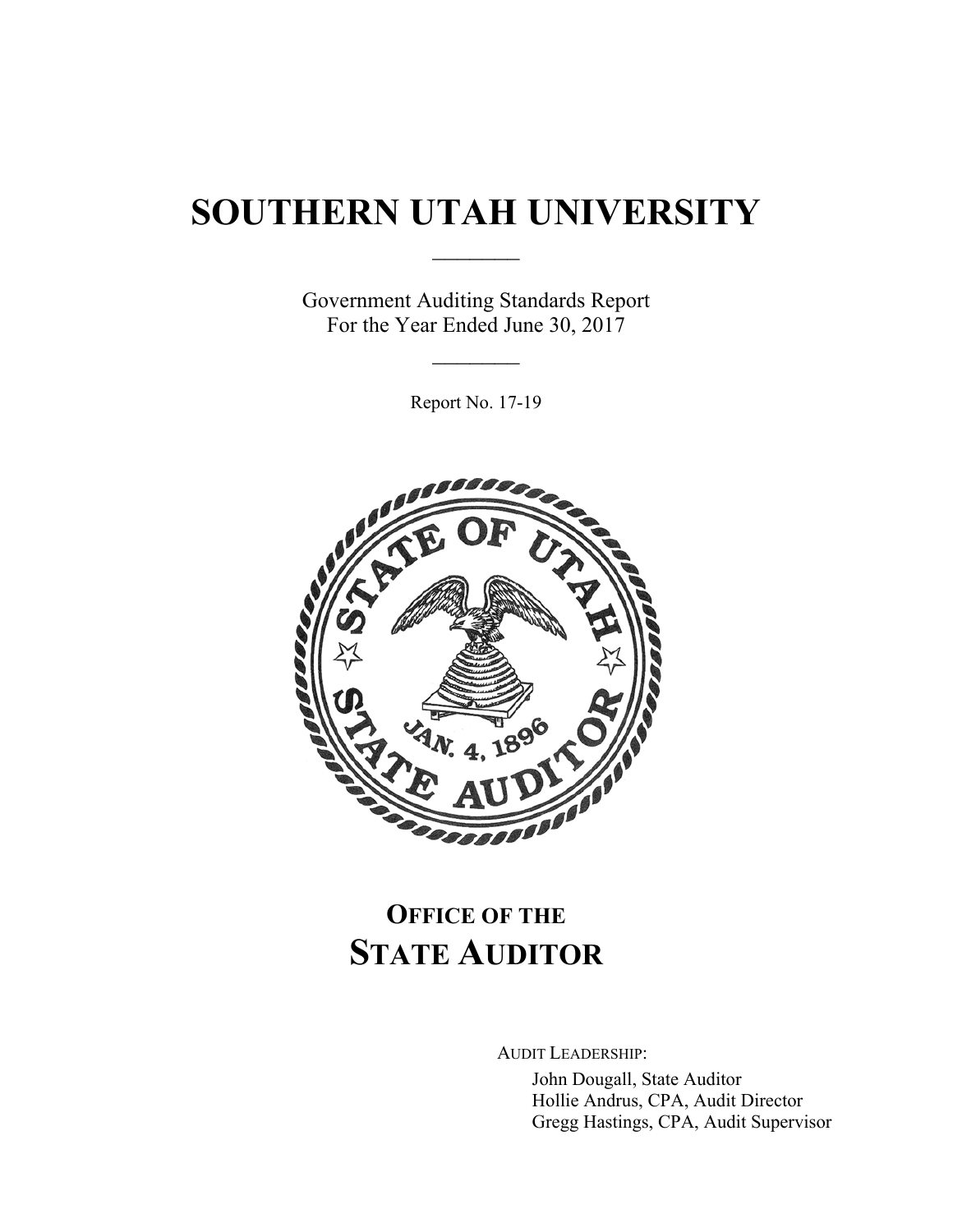# **SOUTHERN UTAH UNIVERSITY**

FOR THE YEAR ENDED JUNE 30, 2017

# TABLE OF CONTENTS

| <b>INDEPENDENT STATE AUDITOR'S REPORT ON INTERNAL CONTROL OVER</b><br><b>FINANCIAL REPORTING AND ON COMPLIANCE AND OTHER MATTERS</b><br><b>BASED ON AN AUDIT OF FINANCIAL STATEMENTS PERFORMED</b><br>IN ACCORDANCE WITH GOVERNMENT AUDITING STANDARDS |                                                                                    |  |
|--------------------------------------------------------------------------------------------------------------------------------------------------------------------------------------------------------------------------------------------------------|------------------------------------------------------------------------------------|--|
| <b>FINDINGS AND RECOMMENDATIONS:</b>                                                                                                                                                                                                                   |                                                                                    |  |
|                                                                                                                                                                                                                                                        | 1. INADEQUATE INTERNAL CONTROLS OVER UNIVERSITY INVESTMENTS<br>(Material Weakness) |  |
|                                                                                                                                                                                                                                                        | INADEQUATE INTERNAL CONTROLS OVER GIFTS IN KIND<br>(Significant Deficiency)        |  |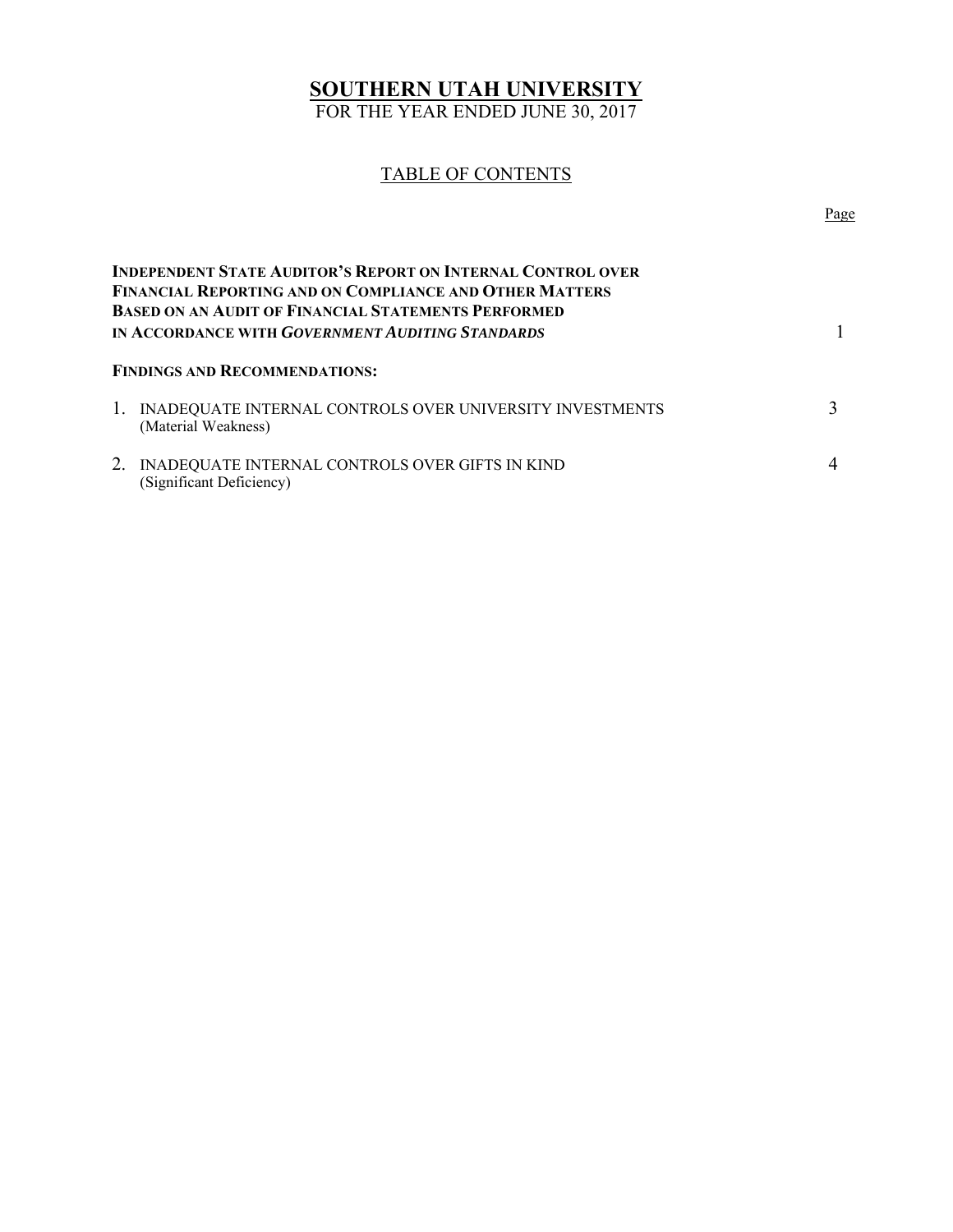

**OFFICE OF THE STATE AUDITOR**

# **INDEPENDENT STATE AUDITOR'S REPORT ON INTERNAL CONTROL OVER FINANCIAL REPORTING AND ON COMPLIANCE AND OTHER MATTERS BASED ON AN AUDIT OF FINANCIAL STATEMENTS PERFORMED IN ACCORDANCE WITH** *GOVERNMENT AUDITING STANDARDS*

To the Board of Trustees, Audit Committee and Scott L. Wyatt, President Southern Utah University

We have audited, in accordance with the auditing standards generally accepted in the United States of America and the standards applicable to financial audits contained in *Government Auditing Standards* issued by the Comptroller General of the United States, the financial statements of Southern Utah University (the University), as of and for the year ended June 30, 2017, and the related notes to the financial statements, which collectively comprise the University's basic financial statements, and have issued our report thereon dated December 22, 2017.

# **Internal Control Over Financial Reporting**

In planning and performing our audit of the financial statements, we considered the University's internal control over financial reporting (internal control) to determine the audit procedures that are appropriate in the circumstances for the purpose of expressing our opinion on the financial statements, but not for the purpose of expressing an opinion on the effectiveness of the University's internal control. Accordingly, we do not express an opinion on the effectiveness of the University's internal control.

Our consideration of internal control was for the limited purpose described in the preceding paragraph and was not designed to identify all deficiencies in internal control that might be material weaknesses or significant deficiencies and therefore, material weaknesses or significant deficiencies may exist that were not identified. However, as described in the accompanying schedule of findings and recommendations, we identified certain deficiencies in internal control that we consider to be material weaknesses and significant deficiencies.

A *deficiency in internal control* exists when the design or operation of a control does not allow management or employees, in the normal course of performing their assigned functions, to prevent or to detect and correct, misstatements on a timely basis. A *material weakness* is a deficiency, or a combination of deficiencies, in internal control such that there is a reasonable possibility that a material misstatement of the entity's financial statements will not be prevented, or detected and corrected on a timely basis. We consider the deficiency described in the accompanying schedule of findings and recommendations as Finding No. 1 to be a material weakness.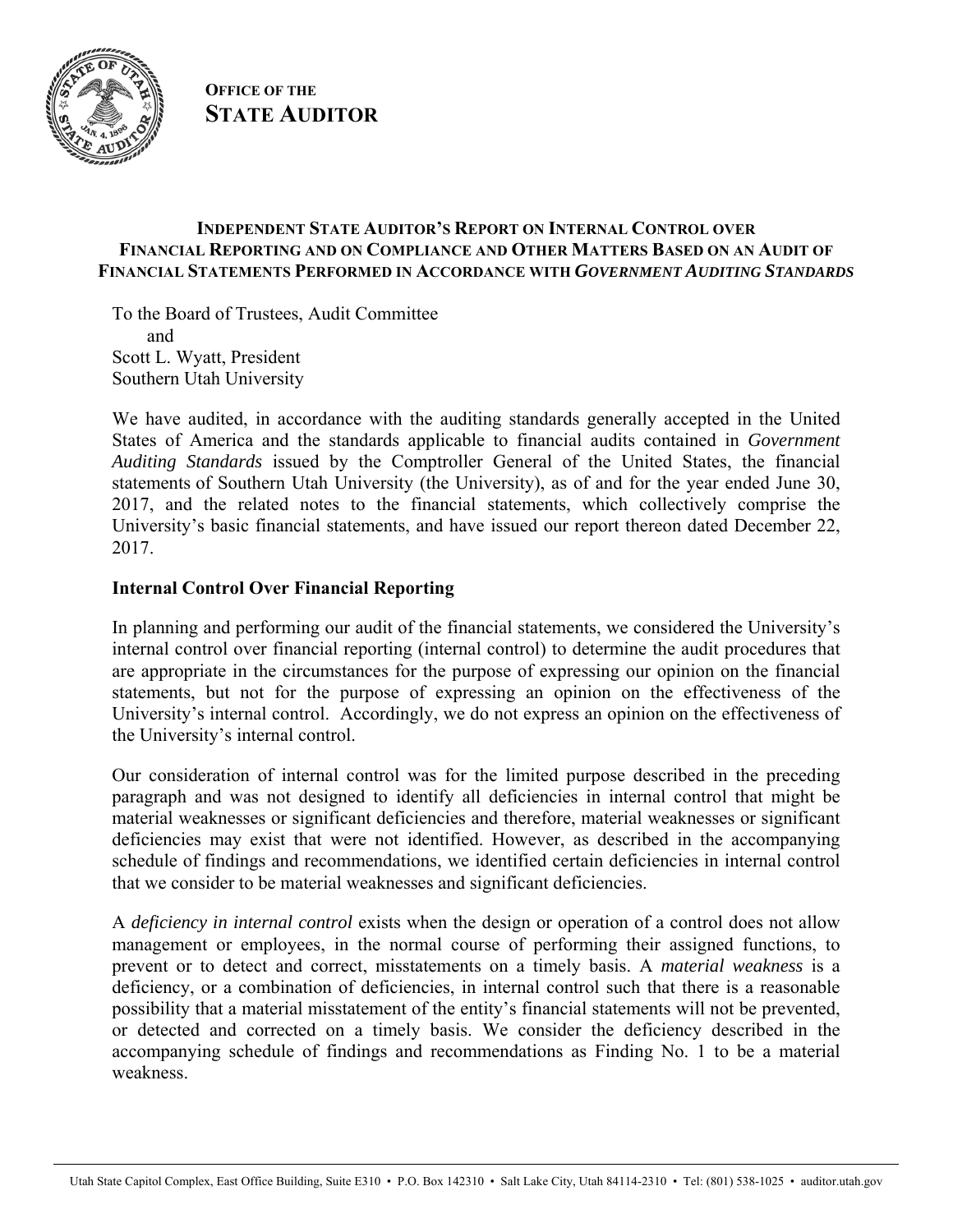A *significant deficiency* is a deficiency, or a combination of deficiencies, in internal control that is less severe than a material weakness, yet important enough to merit attention by those charged with governance. We consider the deficiency described in the accompanying schedule of findings and recommendations as Finding No. 2 to be a significant deficiency.

# **Compliance and Other Matters**

As part of obtaining reasonable assurance about whether the University's financial statements are free from material misstatement, we performed tests of its compliance with certain provisions of laws, regulations, contracts, and grant agreements, noncompliance with which could have a direct and material effect on the determination of financial statement amounts. However, providing an opinion on compliance with those provisions was not an objective of our audit, and accordingly, we do not express such an opinion. The results of our tests disclosed no instances of noncompliance or other matters that are required to be reported under Government Auditing Standards.

# **University Responses to Findings**

The University's responses to the findings identified in our audit are described in the accompanying schedule of findings and recommendations. The University's responses were not subjected to the auditing procedures applied in the audit of the financial statements and, accordingly, we express no opinion on them.

# **Purpose of this Report**

The purpose of this report is solely to describe the scope of our testing of internal control and compliance and the results of that testing, and not to provide an opinion on the effectiveness of the entity's internal control or on compliance. This report is an integral part of an audit performed in accordance with *Government Auditing Standards* in considering the entity's internal control and compliance. Accordingly, this communication is not suitable for any other purpose.

Office of the State auditor

Office of the State Auditor December 22, 2017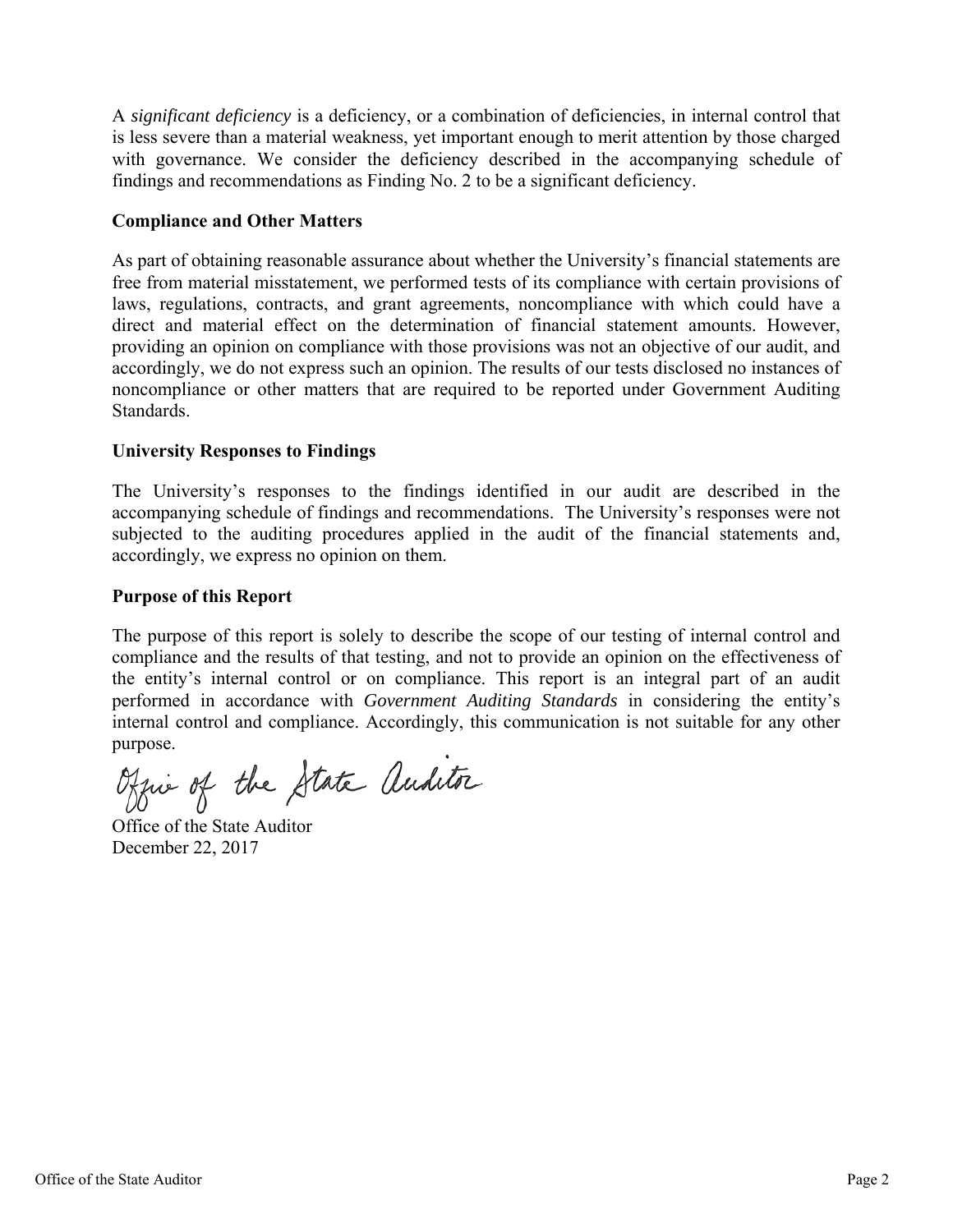# **FINDINGS AND RECOMMENDATIONS**

# **1. INADEQUATE INTERNAL CONTROLS OVER UNIVERSITY INVESTMENTS**

Southern Utah University (University) lacks adequate internal controls over its investment activity, as follows:

# **a. Inadequate Separation of Duties related to the Purchase and Sale of Investments**

The University's Public Treasurer purchased investments without obtaining approval from a second University official, as required by policy. For investment purchases (barring a few exceptions), the University's Investment Policy, Section *VI.B Approval of Investment Decision,* requires two approvals from the President of the University, the Chairman of the Investment Advisory Committee, and/or the Public Treasurer. As the Public Treasurer currently serves as the Chairman of the Investment Advisory Committee, the University does not have enough personnel authorized to comply with its policy requiring two separate approvals.

In addition, the University's Public Treasurer both initiated and approved investment purchases and sales. To properly safeguard the University's investments, a University employee should not possess the ability to both initiate and approve transactions.

# **b. Lack of Internal Controls to Ensure Compliance with the State Money Management Act**

The University has not established adequate internal controls or maintained appropriate documentation to ensure compliance with the Money Management Act and Rules of the Money Management Council. Instead, the University relied on its investment broker to ensure compliance. For proper internal controls, the University should monitor its investment activity and compliance with state laws and rules. Monitoring for compliance by an external party is not a control internal to the University.

The above errors occurred due to both an inadequate Investment Policy and lack of adherence to the Investment Policy and the State Money Management Act. Not establishing and following the University's Investment Policy and the State Money Management Act can result in noncompliance with policies designed to protect University investments.

### **Recommendation:**

### **We recommend the University:**

- **Modify its investment policies to authorize additional appropriate employees to approve investment transactions;**
- **Separate the Public Treasurer's abilities to initiate and approve investment transactions;**